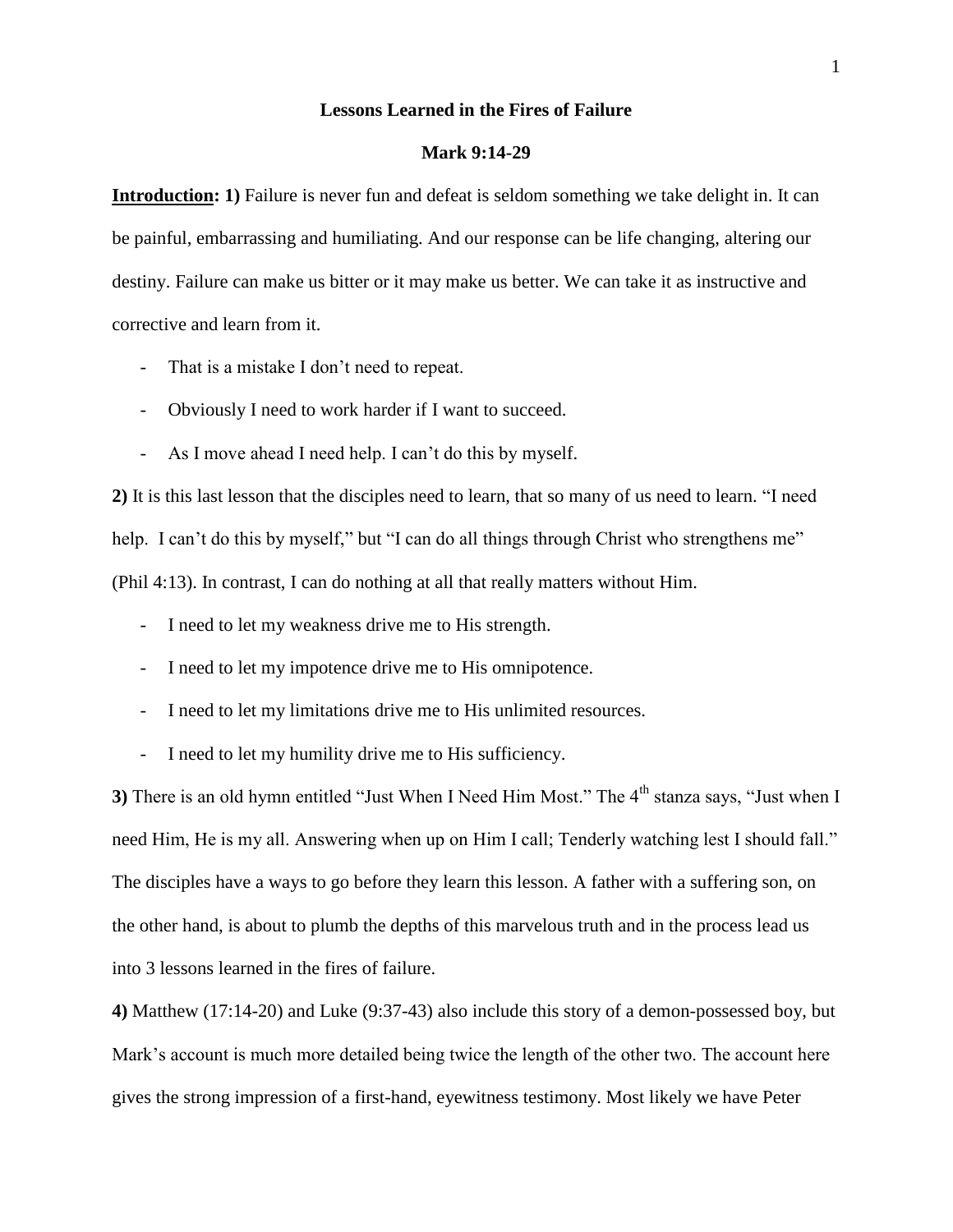again relaying to us what he saw and remembers from this miraculous event. Once more we see the trustworthiness of our gospels.

## **I. We never advance beyond our need for Jesus. 9:14-19**

- Mountain top experiences are wonderful and we need them from time to time for spiritual nourishment and the recharging of our spiritual batteries. However, God never intended for us to stay there. He wants us "down here" preaching the gospel to and ministering among the hurting and suffering. He wants us living with and serving real people devastated by the ravages of the Fall and sin. And, as His agents of redemptive love, we go in His Name and with the promise of His presence. To forget this is to open ourselves up to all sorts of difficulty, challenges, and even failure, as 9 of His disciples with pain and humiliation discovered.
- 1) We need Christ when criticized by our detractors. 9:14-16
	- Peter wanted to stay on the mountain top (9:5), but Jesus was headed to Jerusalem and the cross (8:32). He leads them down the mountain (9:9) to rejoin the other disciples and to minister to the hurting on the way to Jerusalem and His passion  $(9:30)$ .
	- Immediately (v. 15) He finds the disciples in an argument (v. 14, 16) with the scribes surrounded by a great crowd. Further, there is a demon-possessed child they were unable to help (v. 18).
	- No doubt the scribes, a religious delegation once again hounding Jesus, were "giving it" to the disciples over their failure to heal the boy. It is also quite probable they used their lack of success as an opportunity to attack Jesus and question His authority. After all, "the messenger of a man is as the man himself" (Lane, 331).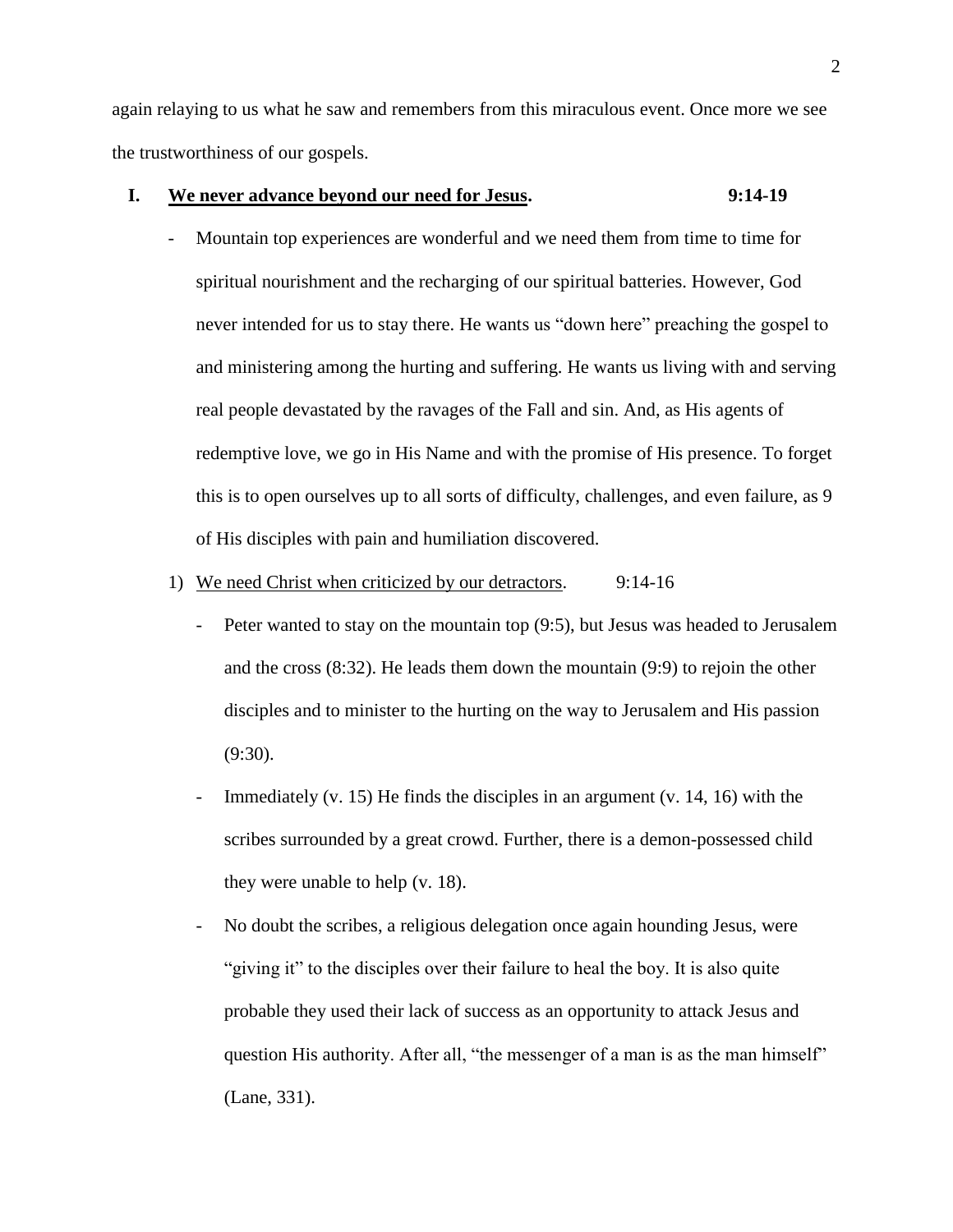- Thus their failure reflected badly not only on them, it also reflected badly on Jesus!
- There is much for us to consider here. We never sin in a vacuum. Our spiritual failures usually have spiritual fallout. We hurt ourselves, we hurt those we love, we hurt the gospel and we hurt the reputation of Christ!
- When this happens we do not need to look to ourselves but to Christ! Criticized by our detractors for our failures, we must point them to Christ, the One who does not fail. Ever!
- We should encourage others to follow the example of the crowd in v. 15: 1) they saw Him; 2) we were amazed at Him; 3) ran to Him; 4) greeted (welcomed) Him.
- Our detractors may accurately point out our flaws and failures. Such, however, will never be found in Jesus. Oh how we need Him when enemies are nipping at our heals ready to devour us if they can.

## 2) We need Christ when confronted with the demonic. 9:17-18

- We are now more fully informed concerning the cause of the dispute and argument between the disciples and the scribes. To Jesus' question in v. 16, "What are you arguing about with them?" Someone from the crowd yelled out the answer (v. 17). And it wasn't just someone, it was the father of a demonpossessed boy. Matthew 17:15 informs us he knelt before Jesus and addressed Him as "Lord." Here in Mark he calls Jesus "teacher" and informed Him that his son has a spirit that makes him mute, he cannot speak. Verse 18 informs us that "whenever it seizes him," 1) it throws him down, 2) he foams at the mouth, 3) grinds his teeth and 4) becomes rigid. Later in verses 21-22 we learn 5) he has been like this since childhood, 6) it had often thrown him into fire and water and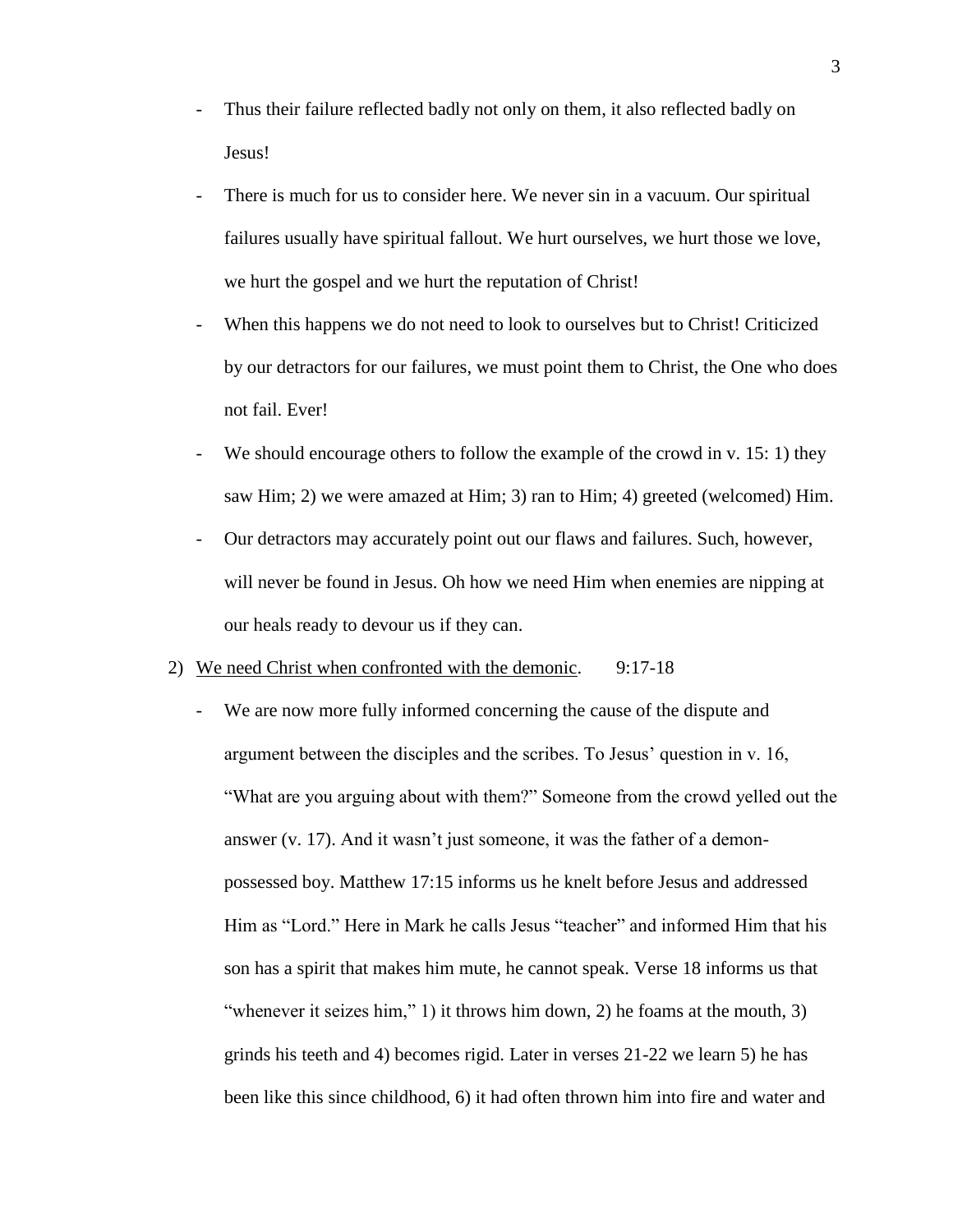7) it tried to destroy him. Thus he came to Jesus' disciples looking for help. Unfortunately, he was greatly disappointed. "They were not able."

- So many lessons are here:
	- 1. Demons are real not mythological.
	- 2. Jesus clearly believed in the demonic.
	- 3. Demons desire to inflict pain and ultimately death.
	- 4. Demons are capable of inflicting suffering that manifest itself physically. This boy had symptoms resembling epilepsy (cf. Matt 17:15).
	- 5. In our own strength, we are helpless against the supernatural powers of the demonic.
	- 6. Spiritual victories in the past (cf. Mark 6:7-13) are no guarantee we will be victorious today, especially when we operate with faith in ourselves rather than faith in Christ.
	- 7. When all human efforts and hopes have run their course and have been exhausted, we can turn to Jesus. In our sinfulness and weakness, He is where we should turn to to begin with, not at the end.
- 3) We need Christ when corrected in our defeats**.** 9:19
	- Correction is seldom pleasant but it is often necessary. Hard words may cut but they can also cure.
	- Jesus is tough and direct in His rebuke of the disciples, a rebuke that comes in the form of 2 questions. First, he calls them a "faithless generation" (*genea apistos*). This is striking being directed, as I believe it is, at the disciples. This is a word, "generation," normally used of the unbelieving nation and, in particular, it's leaders (8:12, 38). Second, by means of two rhetorical questions that are parallel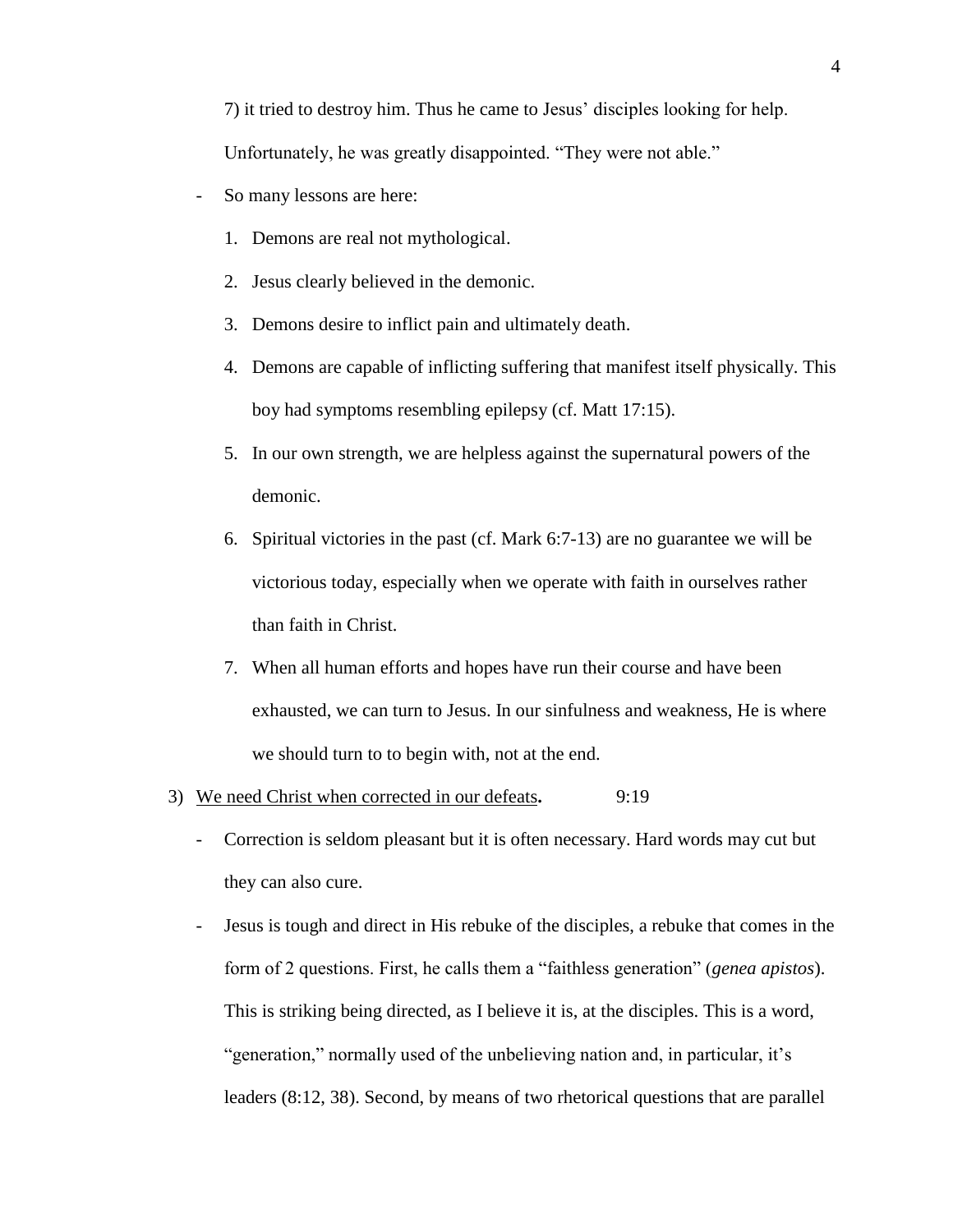in meaning, he expressed his exasperation, frustration and weariness. One can almost feel His anguish and heartbrokenness:

- How long am I to be with you?
- How long am I to bear with you?
- I appreciate, though I am personally convicted by, the words of William Lane, "the rhetorical questions…express the loneliness and the anguish of the one authentic believer in a world which expresses only unbelief" (332).
- Sinclair Ferguson adds, "Mark vividly captures the pressures and frustrations of Christ's life in these verses. On the mountain top he had been faced with the spiritual short-sightedness of his disciples. Here in the valley he was confronted by [their] unbelief" (*Let's Study Mark*, 143).
- Whenever the disciples are separated from Jesus in Mark's gospel, they always get in trouble and experience a crisis. What a valuable lesson we learn from this. We never advanced beyond our need for Jesus!

**Trans.** We also never advance beyond something else as well.

## **II. We never advance beyond our need for faith. 9:19-27**

- The author of Hebrews tells us, "And without faith it is impossible to please him, for whoever would draw near to God must believe that he exists and that he rewards those who seek him" (11:6).
- And, how much belief, how much faith do we need? A lot? Must it be perfect? No, faith the size of a tiny little grain of mustard seed will do just fine (Matt 17:20).
	- They key is not the depth of our faith but the direction of our faith.
	- $\bullet$ The key is not the <u>potency</u> of our faith but the <u>person</u> our faith is in.
	- A little faith in a great Savior gets amazing results!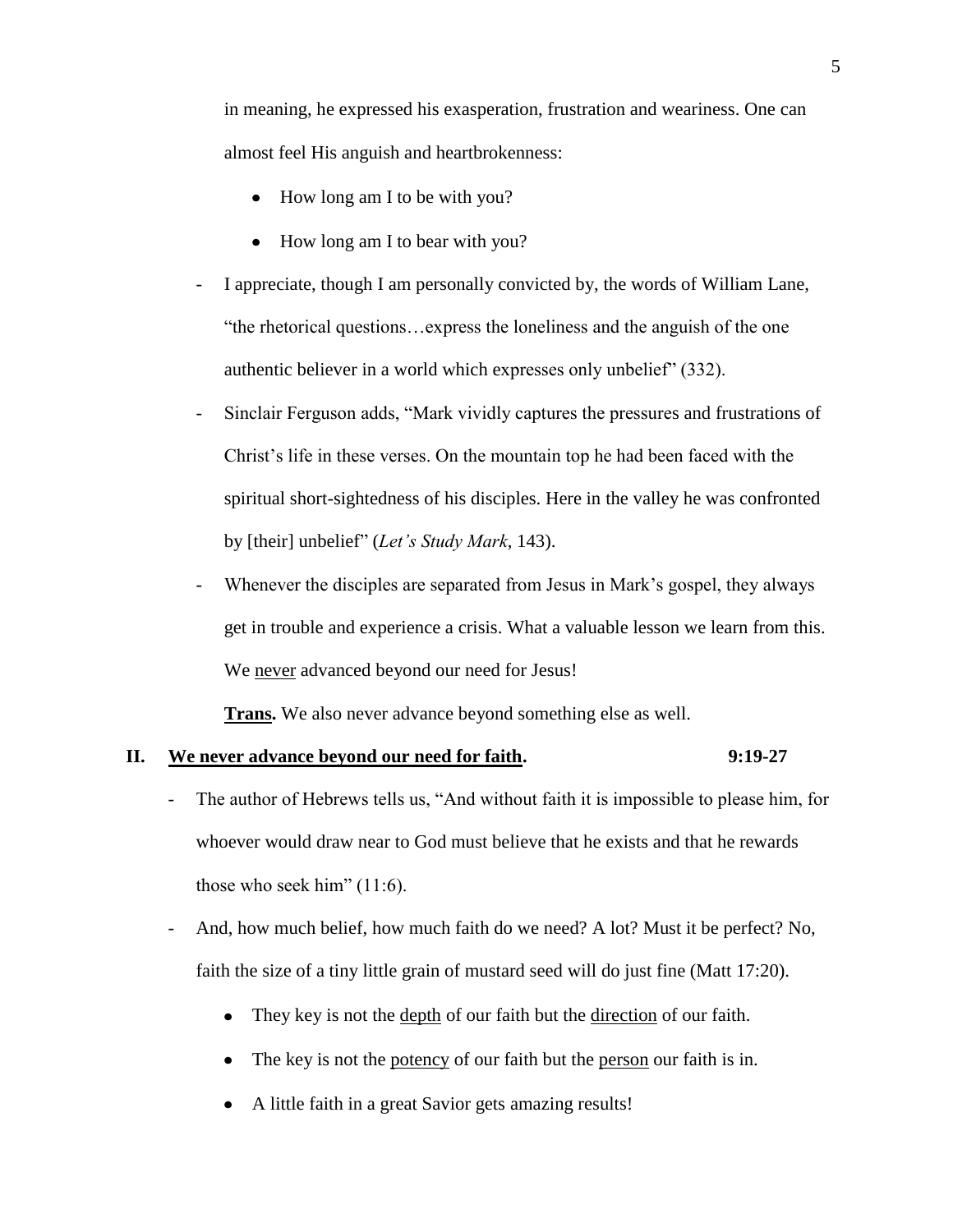## 1) The key is direction. 9:19-22

- Jesus tells them, "Bring him [the boy] to me" (v. 19). It is in the imperative and a word of command. The time for messing around is at an end.
- Seeing Jesus (v. 20), the spirit "immediately convulsed the boy." He fell to the ground, rolled about uncontrollably, and was foaming at the mouth.
- Jesus learns in v. 21 this has gone on since childhood. Jesus learns in v. 22, all from the father, on many occasions it has almost been fatal. Out of shear desperation he now turns to the only possible source of hope and help, he turns to Jesus and begs, 1) "if you can do anything?" "If?! 2) "have compassion on us and help us." *The Message*, "Have a heart and help us!" *NIV*, "take pity on us and help us."
- The man's faith is weak and small. Still, he is looking in the right direction and asking the right person for help.
- Still, unlike the leper in Mark 1:40-45, he raised not a "would" question but a "could" question. The leper knew He could but would he? The father believed he would but could he? He is about to find out!
- 2) The key is dependency. 9:23-27

- Jesus responds in surprise and also at the point of the father's unbelief and doubt (v. 23). If I can?! The issue is not my ability to act but your ability to believe. "All things are possible for one who believes."
- Divine ability is not the problem. Human unbelief is. There is a reliable bridge between human frailty and weakness on the one hand and divine sufficiency and power on the other. It is called faith, trust, and dependency. Psalm 34:8 says, "Oh, taste and see that the LORD is good! Blessed is the man who takes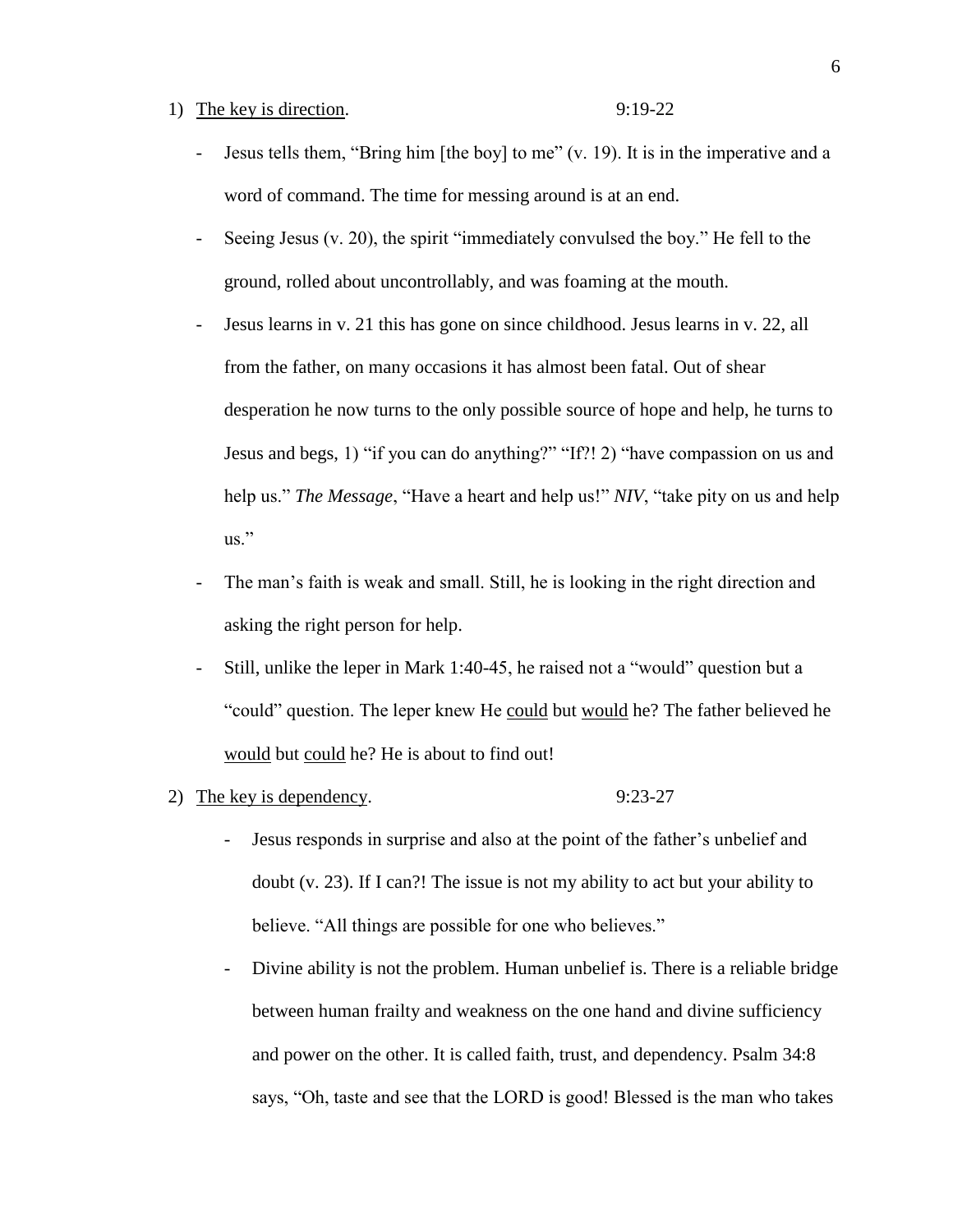refuge in him!" This is what Jesus is calling this father to do. It is what He calls us to do. Taste! See! Take refuge!

- v. 24 The father "immediately" responds, "I believe; help my unbelief." You have got to love his honesty and humility. I believe but I know my faith is weak, partial, incomplete. Still, I trust you Jesus and only you. If you don't deliver my son then he will not be delivered. I have not where else to turn. Help me in spite of me!
- $v. 25$ 
	- The crowd begins to build due to all the commotion (v.20).  $\bullet$
	- Seeing this Jesus "rebuked the unclean spirit (demon)" saying, "You  $\bullet$ mute and deaf spirit (new information), I command you, come out (aor. imp.) of him and never enter him again." Jesus banishes the vile demon and places a "do not trespass sign" over his soul reading: "Demons warning! No trespassing. Violators will be sent to the Abyss immediately!"
- v. 26 The demon has no choice but leaves making one final show: 1) he cried (screamed) out; 2) convulsed the boy again, "terribly" this time, and 3) came out. The boy collapsed like a corpse and most thought he had died.
- v. 27 However, Jesus took him by the hand, lifted him up and he arose. Literally the text reads, "Jesus raised him, and he was resurrected." By raising this boy Jesus provides insight into the meaning of his own death and resurrection. Satanic powers bring death, but divine power brings resurrection life. This is what dependent faith can see!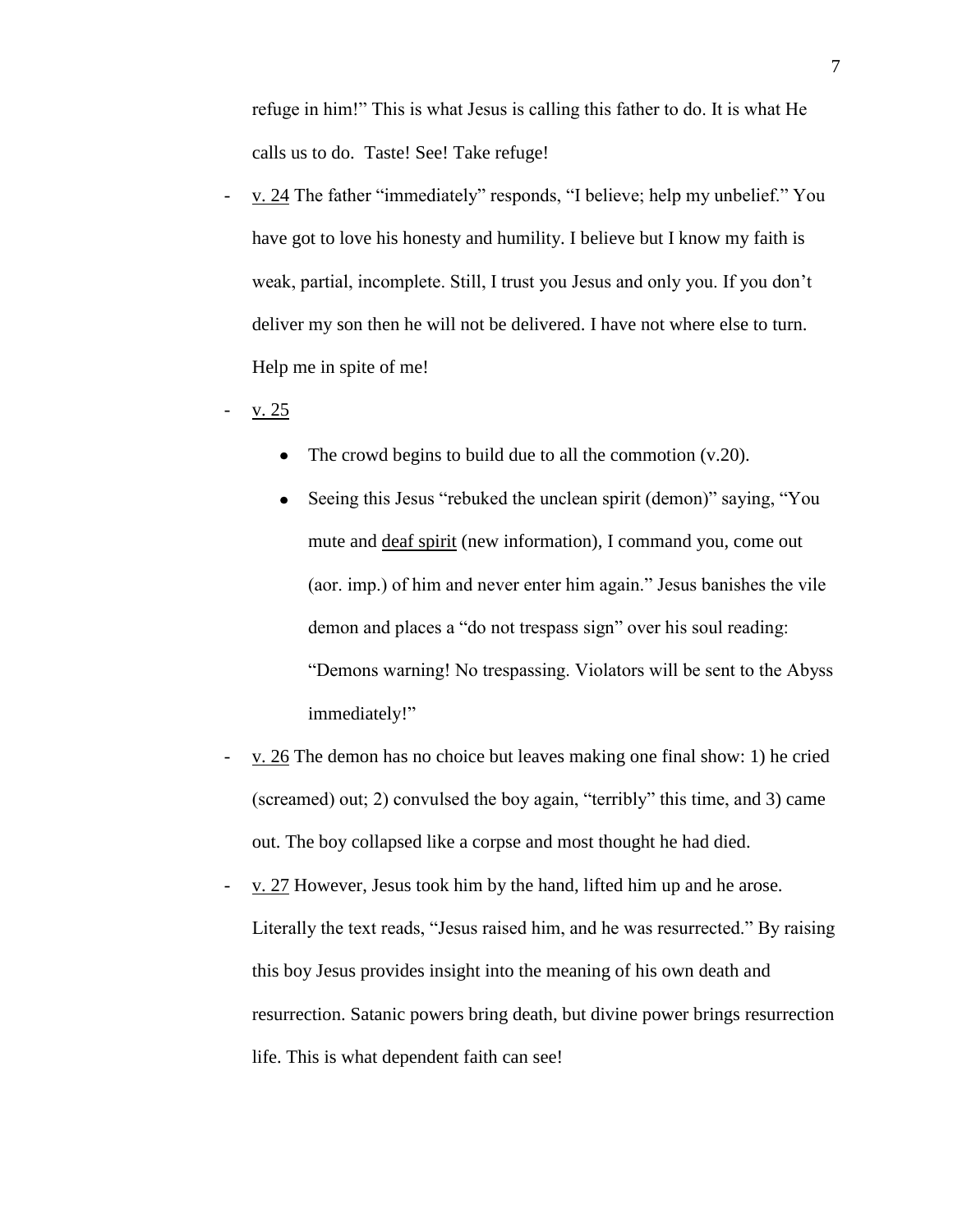# **III. We never advance beyond our need for prayer. 9:28-29**

- It has been quite an interesting time for the disciples. They should have learned a lot. In fact contrasting the Transfiguration with the healing of the demon-possessed boy proves instructive.

| <b>Transfiguration</b>                 | <b>Healing of the boy</b>           |
|----------------------------------------|-------------------------------------|
| On the mountain top                    | In the valley                       |
| The kingdom of God on display          | The kingdom of Satan on display     |
| A Son is radiantly glorified           | A son is terribly demonized         |
| A Father is honored in His Son         | A father is horrified by His son    |
| The disciples are confused and lacking | The disciples are defeated and lack |
| understanding                          | power                               |
| A lesson about the future              | A lesson about faith                |
| A display of divine power              | A directive for human prayer        |

- So it is time to stop, think and evaluate. What went wrong? What didn't our attempt at "binding the strong man" (3:27) work?
- 1) Failure should lead us to ask questions of ourselves. 9:28
	- Introspection is a healthy spiritual discipline when it causes us to examine our weaknesses and confront our limitations.
	- Self-sufficiency may be viewed as a great strength by the world but it is deadly to our spiritual lives.
	- The disciples failed and they failed big time. It was public, became the source of ridicule, cast doubt on their Master and mission, and filled them with self-doubt.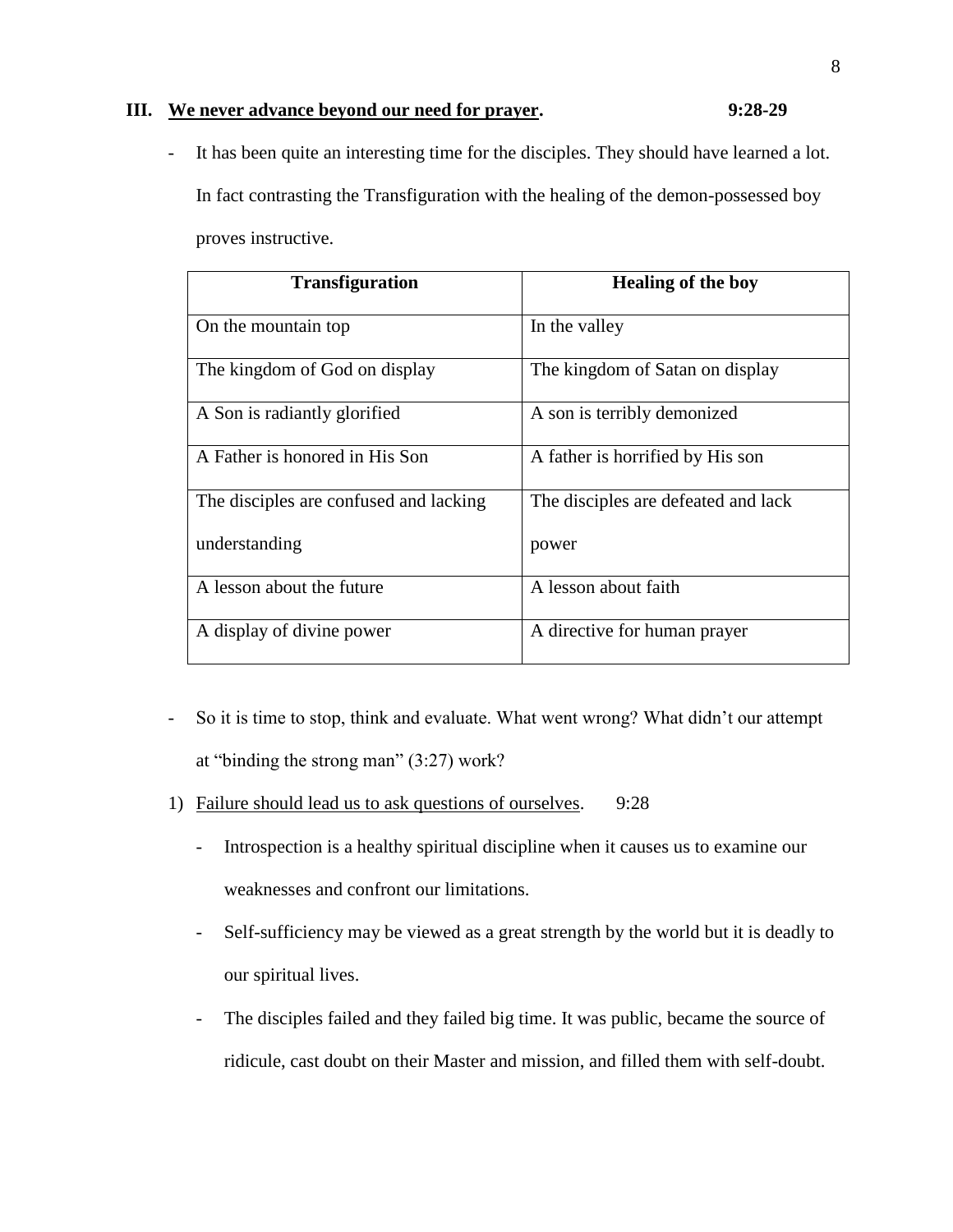- So when Jesus "entered the house" for a time of private reflection and debriefing they asked the question troubling their hearts, "Why could we not cast it [the demon] out?" Their question betrays a sense of confidence in their own strengths and abilities. It suggests a spirit of pride rooted in past accomplishments (6:7-13) that they believed should have been sufficient for this encounter. We did it before and we will do it again. But it didn't work this time. Why?
- Failure leads them to question themselves. This is a good thing.
- 2) Failure should drive us to God in humility. 9:29
	- To their question Jesus responds with a simple but powerful spiritual insight: "This kind cannot be driven out by anything but prayer" ["and fasting" which is found in some translations is most likely not in the original manuscript].
	- The phrase "this kind" refers to casting out demons and other spiritual conflicts of this nature. He is not saying some demon exorcisms require prayer but others do not. He is saying that when we take the spiritual battlefield if we go in our own strength, power, pride and self-sufficiency we have lost the battle before it ever begins. No, faith bridges the gap between divine omnipotence and human weakness and that faith is experienced and exercised through prayer. Could this be why prayer is one of the most difficult of the spiritual disciplines? Could this be why we don't see greater things in missions, our churches and our personal lives? Is this why Paul says in 1 Thessalonians 5:17, "Pray without ceasing."
	- The power of prayer is obviously not going to be experienced if we don't pray. Tim Keller points to the prayer of the father in verse 24 as a model and notes it is characterized by 1) honesty, 2) helplessness, 3) hopefulness, 4)